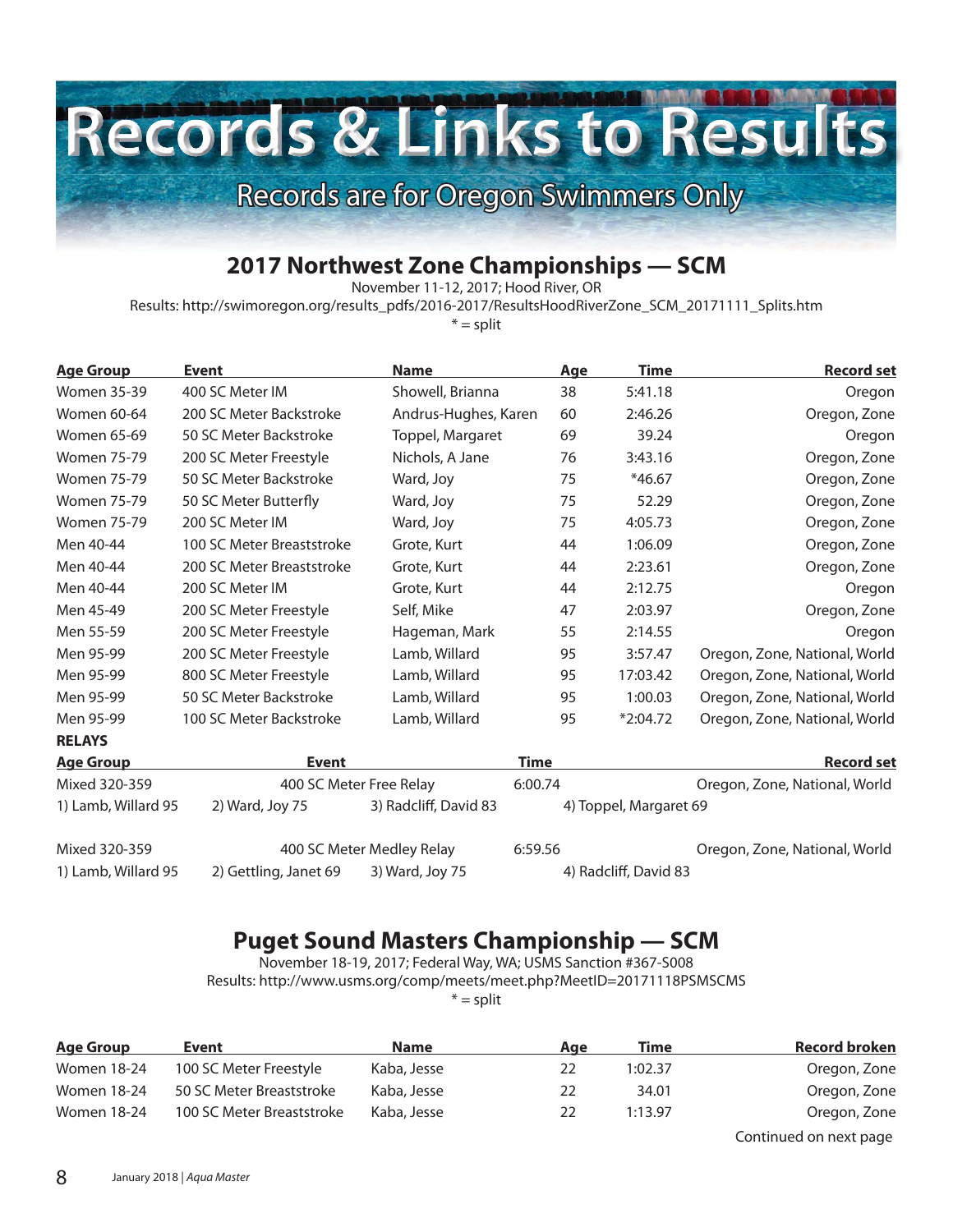| <b>Age Group</b>   | <b>Event</b>                            | <b>Name</b>                  | <u>Age</u>    | <b>Time</b>         | <b>Record broken</b>          |
|--------------------|-----------------------------------------|------------------------------|---------------|---------------------|-------------------------------|
| <b>Women 18-24</b> | 200 SC Meter Breaststroke               | Kaba, Jesse                  | 22            | 2:45.64             | Oregon                        |
| Women 40-44        | 50 SC Meter Butterfly                   | Skinner, Sonja               | 41            | 31.47               | Oregon                        |
| <b>Women 55-59</b> | 100 SC Meter Butterfly                  | Delmage, Arlene              | 55            | 1:12.97             | Oregon, Zone                  |
| <b>Women 55-59</b> | 200 SC Meter Butterfly                  | Delmage, Arlene              | 55            | 2:42.59             | Oregon, Zone                  |
| Women 60-64        | 50 SC Meter Freestyle                   | Andrus-Hughes, Karen         | 60            | 29.88               | Oregon, Zone                  |
| Women 60-64        | 100 SC Meter Freestyle                  | Andrus-Hughes, Karen         | 60            | 1:06.16             | Oregon, Zone                  |
| Women 60-64        | 50 SC Meter Backstroke                  | Andrus-Hughes, Karen         | 60            | 33.75               | Oregon, Zone                  |
| Women 60-64        | 100 SC Meter Backstroke                 | Andrus-Hughes, Karen         | 60            | 1:13.71             | Oregon, Zone                  |
| Women 60-64        | 50 SC Meter Butterfly                   | Andrus-Hughes, Karen         | 60            | 33.92               | Oregon                        |
| Women 65-69        | 50 SC Meter Freestyle                   | Toppel, Margaret             | 69            | 33.12               | Oregon                        |
| Women 65-69        | 100 SC Meter Freestyle                  | Royle, Mary Anne             | 65            | 1:19.70             | Oregon                        |
| Women 65-69        | 50 SC Meter Backstroke                  | Toppel, Margaret             | 69            | 38.83               | Oregon                        |
| Women 65-69        | 50 SC Meter Breaststroke                | Gettling, Janet              | 69            | 42.96               | Oregon, Zone                  |
| Women 65-69        | 50 SC Meter Butterfly                   | Toppel, Margaret             | 69            | 36.24               | Oregon                        |
| Women 65-69        | 100 SC Meter Butterfly                  | Gettling, Janet              | 69            | 1:35.05             | Oregon                        |
| Women 65-69        | 100 SC Meter IM                         | Toppel, Margaret             | 69            | 1:24.16             | Oregon                        |
| Women 75-79        | 50 SC Meter Freestyle                   | Ward, Joy                    | 75            | 40.07               | Oregon, Zone                  |
| <b>Women 75-79</b> | 50 SC Meter Backstroke                  | Ward, Joy                    | 75            | $*46.50$            | Oregon, Zone                  |
| <b>Women 75-79</b> | 100 SC Meter Backstroke                 | Ward, Joy                    | 75            | 1:43.70             | Oregon, Zone                  |
| Women 75-79        | 200 SC Meter Backstroke                 | Ward, Joy                    | 75            | 3:40.93             | Oregon, Zone                  |
| <b>Women 75-79</b> | 100 SC Meter Butterfly                  | Ward, Joy                    | 75            | 1:53.31             | Oregon, Zone                  |
| <b>Women 75-79</b> | 100 SC Meter IM                         | Ward, Joy                    | 75            | 1:47.88             | Oregon, Zone                  |
| Men 40-44          | 1500 SC Meter Freestyle                 | Miller, Matt                 | 40            | 18:05.72            | Oregon                        |
| Men 80-84          | 200 SC Meter Butterfly                  | Fasbender, Barry             | 80            | 4:53.93             | Oregon, Zone                  |
| Men 95-99          | 50 SC Meter Freestyle                   | Lamb, Willard                | 95            | 45.47               | Oregon, Zone, National, World |
| Men 95-99          | 200 SC Meter Freestyle                  | Lamb, Willard                | 95            | 3:56.49             | Oregon, Zone, National, World |
| Men 95-99          | 800 SC Meter Freestyle                  | Lamb, Willard                | 95            | *16:56.22           | Oregon, Zone, National, World |
| Men 95-99          | 1500 SC Meter Freestyle                 | Lamb, Willard                | 95            | 31:56.67            | Oregon, Zone, National, World |
| Men 95-99          | 50 SC Meter Backstroke                  | Lamb, Willard                | 95            | 55.60               | Oregon, Zone, National, World |
| Men 95-99          | 200 SC Meter Backstroke                 | Lamb, Willard                | 95            | 4:24.83             | Oregon, Zone, National, World |
| <b>RELAYS</b>      |                                         |                              |               |                     |                               |
| <b>Age Group</b>   | <b>Event</b>                            | <b>Time</b>                  |               |                     | <b>Record set</b>             |
| Women 200-239      |                                         | 200 SC Meter Freestyle Relay |               | 2:00.81             | Oregon                        |
| 1) Delmage, Arlene | 2) Skinner, Sonja                       | 3) Andrus-Hughes, Karen      | 4) Asch, Jill |                     |                               |
| Women 280-319      |                                         | 200 SC Meter Freestyle Relay |               | 2:27.71             | Oregon, Zone, National        |
| 1) Gettling, Janet | 2) Ward, Joy                            | 3) Rousseau, Sandi           |               | 4) Toppel, Margaret |                               |
| Women 280-319      |                                         | 200 SC Meter Medley Relay    |               | 2:44.72             | Oregon, Zone, National, World |
| 1) Ward, Joy       | 2) Gettling, Janet                      | 3) Rousseau, Sandi           |               | 4) Toppel, Margaret |                               |
| Mixed 120-159      |                                         | 400 SC Meter Freestyle Relay |               | 4:15.38             | Oregon                        |
| 1) Skinner, Sonja  | 2) Miller, Matt                         | 3) Tosh, Megan               |               | 4) Servant, Mike    |                               |
|                    | Mixed 320-359 200 SC Meter Medley Relay |                              |               | 3:07.14             | Oregon, Zone, National        |
| 1) Lamb, Willard   | 2) Gettling, Janet                      | 3) Ward, Joy                 |               | 4) Radcliff, David  |                               |

Continued on next page